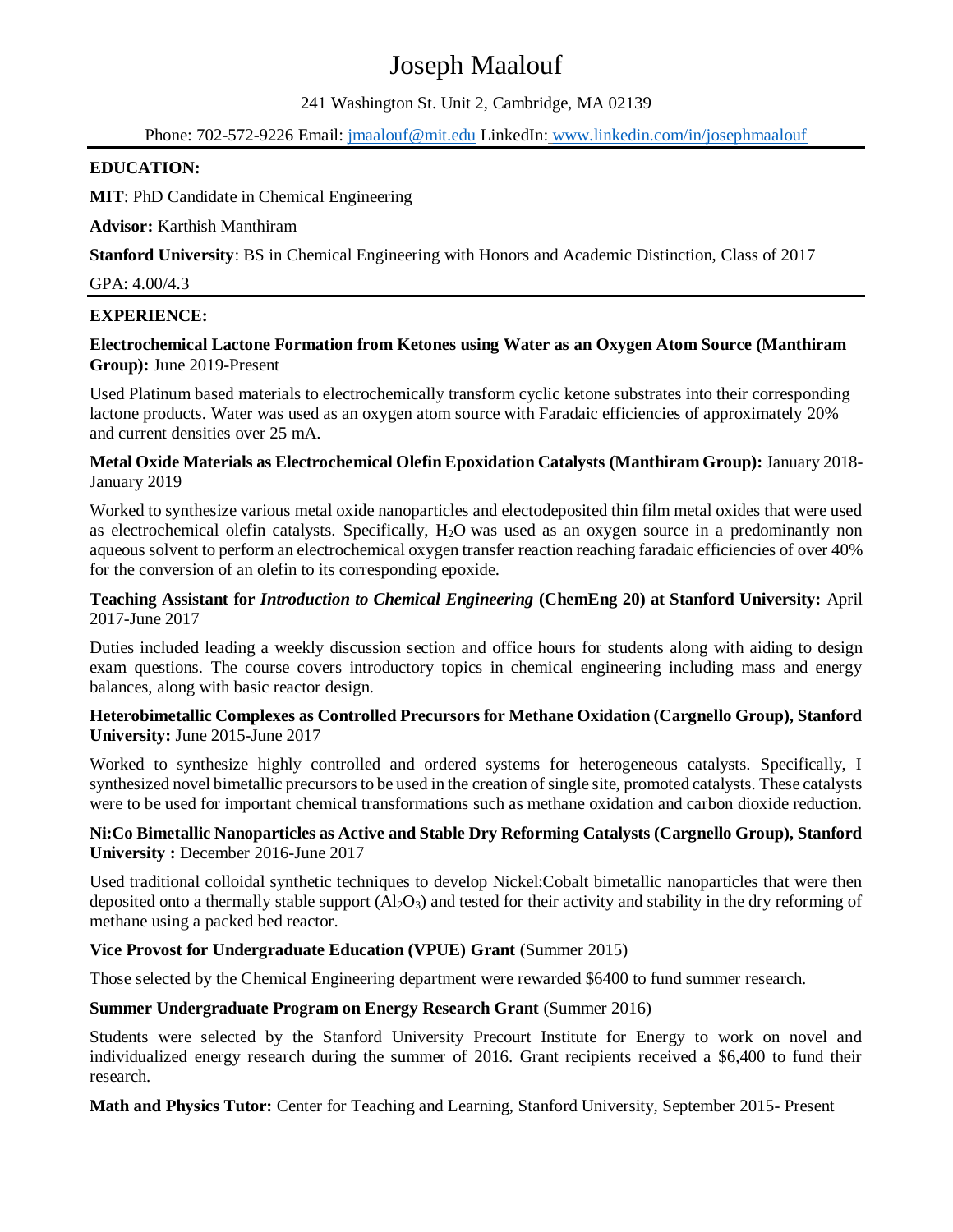Drop-in style tutoring environment through Stanford University for 4 hours a week. Specific subjects tutored include single and multivariable calculus, differential equations (ode's and pde's), mechanics, E&M, thermodynamics, and optics.

# **AWARDS AND ACHIEVEMENTS:**

# **Dow Travel Grant (2020)**

Awarded \$1000 to travel to present my work on electrochemical lactonization at the Electrochemical Society's Pacific Rim meeting on solid-state science (PRiME) 2020 conference.

# **Paul & Daisy Soros Fellow (2019)**

Two year fellowship that is awarded to immigrants or the children of immigrants who have demonstrated a drive to use their skills to make significant contributions to US society.

# **Alfred P. Sloan Foundation UCEM Scholarship (2017)**

Scholarship rewarded to a small number of incoming MIT students to aid their professional development.

# **Mason-Marsden Prize (Stanford University, 2017)**

Awarded to student for outstanding research throughout their undergraduate career.

#### **National Science Foundation Graduate Research Fellowship (2017)**

Fellowship provided by the National Science Foundation over 5 years to fund research and living expenses.

#### **Fredrick Emmons Terman Engineering Scholastic Award (Stanford University, 2017 )**

Awarded to the top 5% of each year's undergraduate senior engineering class by GPA.

# **President's Award for Academic Excellence in the Freshman Year (Stanford University, 2013)**

Awarded to top 3% of freshmen class by GPA.

# **PUBLICATIONS:**

- Park, J., Jin, K., Sahsrabudhe, A., Chiang, P., **Maalouf, J**. H., Rai, S., … Anikeeva, P.(2019) In situ Electrochemical Generation of Nitric Oxide for Spatiotemporally Precise Neuronal Modulation. *Nat. Nanotechnology*. **2020**
- **Maalouf, J. H**.; Jin, K.; Yang, D.; Limaye, A. M.; Manthiram, K. Kinetic Analysis of Electrochemical Lactonization of Ketones Using Water as the Oxygen Atom Source. *ACS Catal.* **2020**, *10*, 5750–5756.
- Jin, K.; **Maalouf, J**.; Lazouski, N.; Corbin, N.; Yang, D.; Manthiram, K. Epoxidation of Cyclooctene Using Water as the Oxygen Atom Source at Manganese Oxide Electrocatalysts. *J. Am. Chem. Soc.* **2019**, *141*, 6413–6418.

# **ACTIVITES AND SOCIETIES:**

#### **Diversity and Inclusion in Chemical Engineering (2020-present)**

Founded a student led group within MIT's chemical engineering department focused on fostering diversity, equity, and inclusion.

#### **Tau Beta Pi: Social Advisor** (Winter 2016-present)

National Engineering Society, admission given to top 12.5% of juniors in engineering by GPA. Duties as social adviser include organizing events to strengthen Stanford's TBP community as well as events such to introduce scientific concepts to young children.

# **Stanford Club Tennis: Financial Officer (**2014-2016)